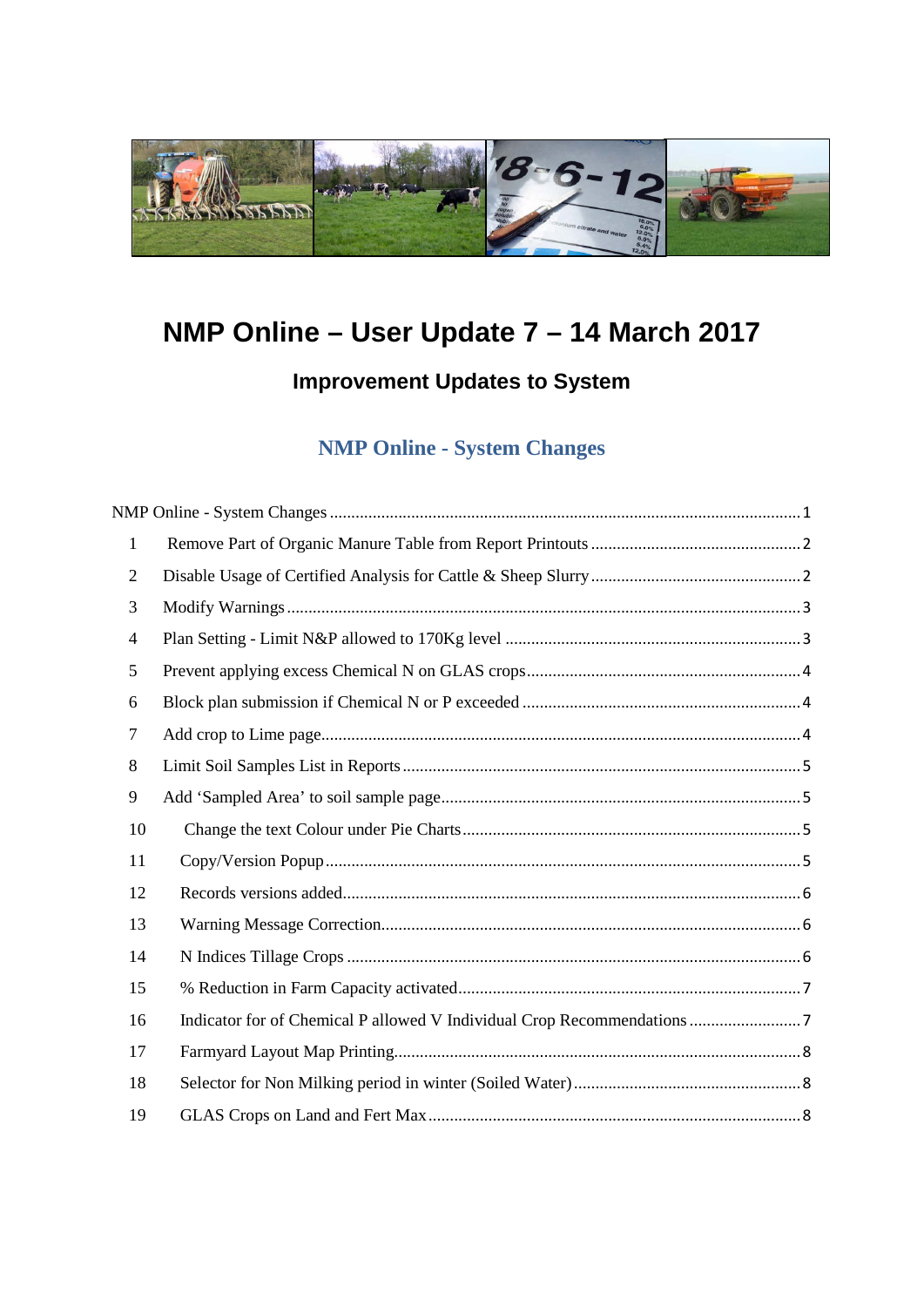### <span id="page-1-0"></span>**1 Remove Part of Organic Manure Table from Report Printouts**

NMP-Online deals with 2 aspects of nutrient management

- Statutory Requirement
- Agronomic plans to support farmer

There can be a difference between the two requirements in relation to nutrients from organic manures. The standard 'DAFM' specification for manures can be very different from the reality at farm level – particularly in two instances

- With slurry where significant amounts of water enter the system
- With Farmyard manure where moderate to high levels of straw are used

However, DAFM insist on SI figures for Nutrient Content in any part of the plan that impacts on statutory calculation. This includes the following areas:

- Import and Export of Slurry
- Calculation of amount of P allocated to Index 1 or 2.

In practice what this has meant is that there can be a difference between the figures quoted in two sections of the plan. The Land and Fert Max Page is a statutory page and the organic fertiliser page focuses on application of manures at farm level. To avoid confusion in plans submitted DAFM have requested that we remove the bottom section dealing with P in the Fertiliser recommendations page of the report. The manure allocation table is still visible to the planner



## <span id="page-1-1"></span>**2 Disable Usage of Certified Analysis for Cattle & Sheep Slurry**

In the system the user was allowed to select and use 'Other Certified Analysis' when entering imports and exports of manure. That has now been restricted to conform to **S.I. No. 31 of 2014**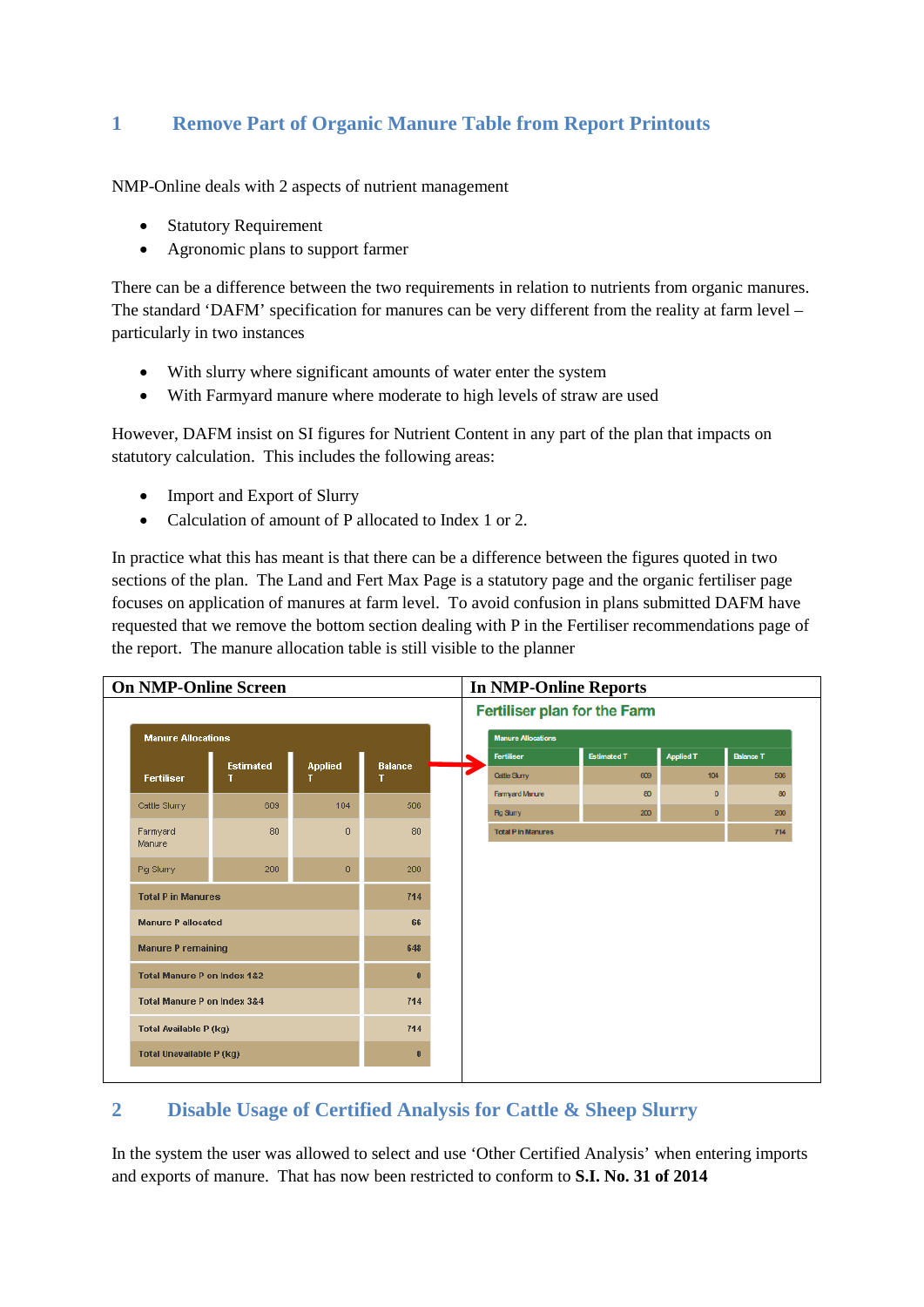### <span id="page-2-0"></span>**3 Modify Warnings**

The warning system around derogations and situations where the higher allowances of N&P for stocking rates above 170 can be allowed has been updated. This includes

- $>170$  Kg allowances now only applied
	- o where derogation rules apply<br>o where grassland stocking rate
	- where grassland stocking rate is above 170 and whole farm stocking rate below 170 and >5% of the farm is in tillage
- Warnings that 170Kg has been exceeded and organic manure is being imported
	- Warning message for exceeding Max P through Imports. This message will appear when there is too much organic P on the farm due to excess organic manures imported or where there is excess organic P from home produced intensive enterprises (Pigs or Poultry). The user will need to reduce imported manures or export home produced organic manures (from any livestock enterprise).



Example of how this appears is below from "*The Land and Fert Max*" page

| N allowance                           | (Kgs)   |                                 | P allowance                                     | (Kgs)   |
|---------------------------------------|---------|---------------------------------|-------------------------------------------------|---------|
| Maximum total available N             | 7,464.5 |                                 | Maximum total available P                       | 2,791.7 |
| Available N produced on holding       | 1,192.0 |                                 | Total P in Manures produced on holding          | 465.0   |
| Available N in manures Imported       | 5,170.0 |                                 | Total P in manures Imported                     | 2,008.0 |
| Available N in manures Exported       | 0.0     |                                 | <b>Total P in manures Exported</b>              | 0.0     |
| Maximum Chemical N fertiliser allowed | 1,102.5 |                                 | Manure P not available (Applied to index 1 & 2) | 252.7   |
|                                       |         |                                 | <b>Total P in Concentrate Feeds Used</b>        | 1,000.0 |
|                                       |         |                                 | Discounted P in feeds (up to 300kg)             | 144.7   |
|                                       |         | Net P in concentrate feeds used | 855.3                                           |         |
|                                       |         |                                 | Maximum Chemical P fertiliser allowed           | 0.0     |

#### <span id="page-2-1"></span>**4 Plan Setting - Limit N&P allowed to 170Kg level**

A new Plan setting **"Limit N&P allowed to 170Kg level".** Only Select yes when Whole Farm Stocking Rate (WFSR) >170.50 and no derogation has been applied for. Farmer should have applied for a derogation but didn't in the year concerned and the available N&P limits will be based on a Grassland Stocking Rate <170NpH from SI tables 12 and 13. (See Bulletin 5 for Plan Safety advice)

[https://www.teagasc.ie/media/website/environment/soil/Bulletin-5\\_Plan-Safety](https://www.teagasc.ie/media/website/environment/soil/Bulletin-5_Plan-Safety-option_updated.pdf)[option\\_updated.pdf](https://www.teagasc.ie/media/website/environment/soil/Bulletin-5_Plan-Safety-option_updated.pdf)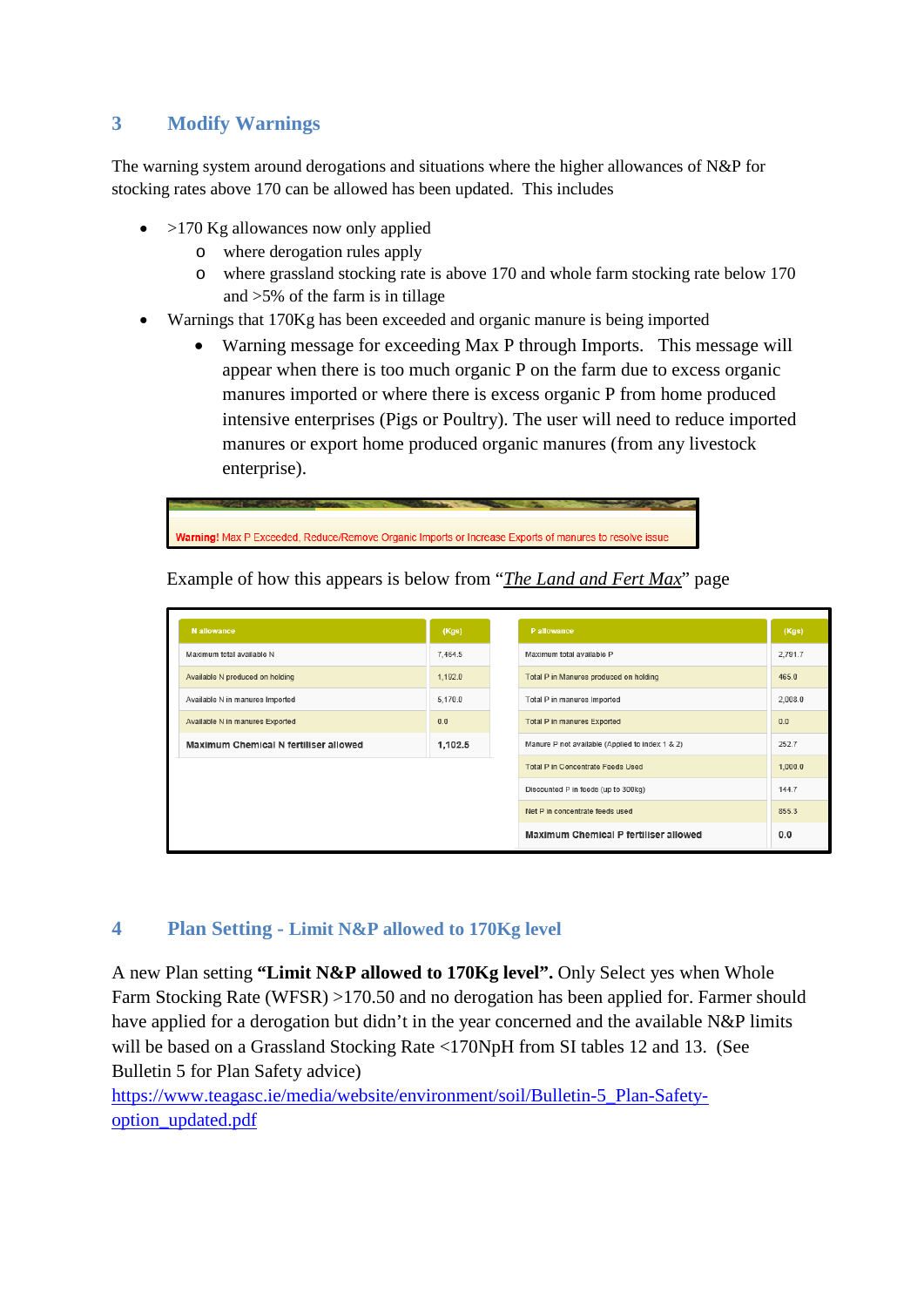| <b>Plan Settings</b>                            |                          |              |              |
|-------------------------------------------------|--------------------------|--------------|--------------|
| <b>General Settings</b>                         | <b>Optional Settings</b> | <b>Units</b> |              |
| County                                          | Wicklow                  |              | $\checkmark$ |
| <b>Plan Safety</b>                              | No                       |              | ✓            |
| <b>Limit N&amp;P allowed</b><br>to 170 Kg Level | No                       |              | $\checkmark$ |

## <span id="page-3-0"></span>**5 Prevent applying excess Chemical N on GLAS crops**

A warning system has been put in place to ensure that more than the max amount of chemical N is not applied to GLAS Crops

|                     |                       | Index           | <b>Nutrients</b><br>Applied<br>(Units/Acre) | <b>Nutrients</b><br><b>Advice</b><br>(Units/Acre) | <b>Nutrients</b><br><b>Balance</b><br>(Units/Acre) | <b>Chemical Fertilisers Fertilisers</b> |                         |                |                              |
|---------------------|-----------------------|-----------------|---------------------------------------------|---------------------------------------------------|----------------------------------------------------|-----------------------------------------|-------------------------|----------------|------------------------------|
| Plot(Acre)          | Crop                  | $N$   $P$   $K$ | $N$   $P$   $K$                             | $N$ $P$ $K$                                       | $N$   $P$   $K$                                    |                                         | $\times$<br>CAN(27%N) ▼ | $\overline{2}$ | $\times$<br>50%k (MOF $\tau$ |
| Paddy LAND(21.1)    | <b>GLAS THM</b>       | 1 3 1           | 54   0   50                                 | 32   16   97                                      | $-22 16 47$                                        | 2                                       | Bags/Acre               |                | $1.0 \div$<br>Bags/Acre      |
| Johhnys (Split a)(5 | <b>GLAS</b> Corncrake | 1 3 1           | 20   11   115                               | 24   24   97                                      | $5   13   -18$                                     | 0.0                                     | Bags/Acre               | 1.0            | Bags/Acre                    |
| Johhnys (Split b)(5 | GLAS Corncrake        | 1 3 1           | 9 1<br>61                                   | 24   24   97                                      | 16 23 36                                           | 0.0                                     | <b>Bags/Acre</b>        | 1.0            | Bags/Acre                    |

When excess chemical N is allocated to a GLAS crop with restricted chemical N the line for the plot will go pink – (Nutrient Balance will be in red). If this happens you will not be allowed to submit a GLAS plan or create a report until this is rectified

## <span id="page-3-1"></span>**6 Block plan submission if Chemical N or P exceeded**

If in allocating chemical N or P to crops the Max N or P allowed is exceeded you will not be allowed to submit a GLAS plan or create a report until this is rectified

## <span id="page-3-2"></span>**7 Add crop to Lime page**

On the Lime recommendation page on the system and in the plan the crop will be shown for the parcel. This facilitates the user to take account of the crop in planning and prioritising lime applications

|                                 |                      |           |                                   |                                          |                                      |               | <b>Advised Lime</b> |               |               |
|---------------------------------|----------------------|-----------|-----------------------------------|------------------------------------------|--------------------------------------|---------------|---------------------|---------------|---------------|
| a album<br>Plot:<br><b>Name</b> | Crop                 | Area (Ha) | Soil<br>Sample $\triangleq$<br>1d | <b>Soil</b><br>Sample $\triangleq$<br>pH | <b>Soil Sample Lime Req</b><br>(TMa) | 2017<br>(THa) | 2018<br>(THa)       | 2019<br>(THa) | 2020<br>(THa) |
|                                 | Grazing              | 7.0       | GAQ123                            | 5.8                                      | 5.0                                  | 2.0           | 0.0                 | 2.0           | 0.0           |
| $\overline{2}$                  | Grazing              | 8.0       | GAQ124                            | 6.1                                      | 2.5                                  | 2.5           | 0.0                 | 0.0           | 0.0           |
| 3                               | $1$ Cut +<br>Grazing | 6.5       | GAQ125                            | 5.9                                      | 2.0                                  | 2.0           | 0.0                 | 0.0           | 0.0           |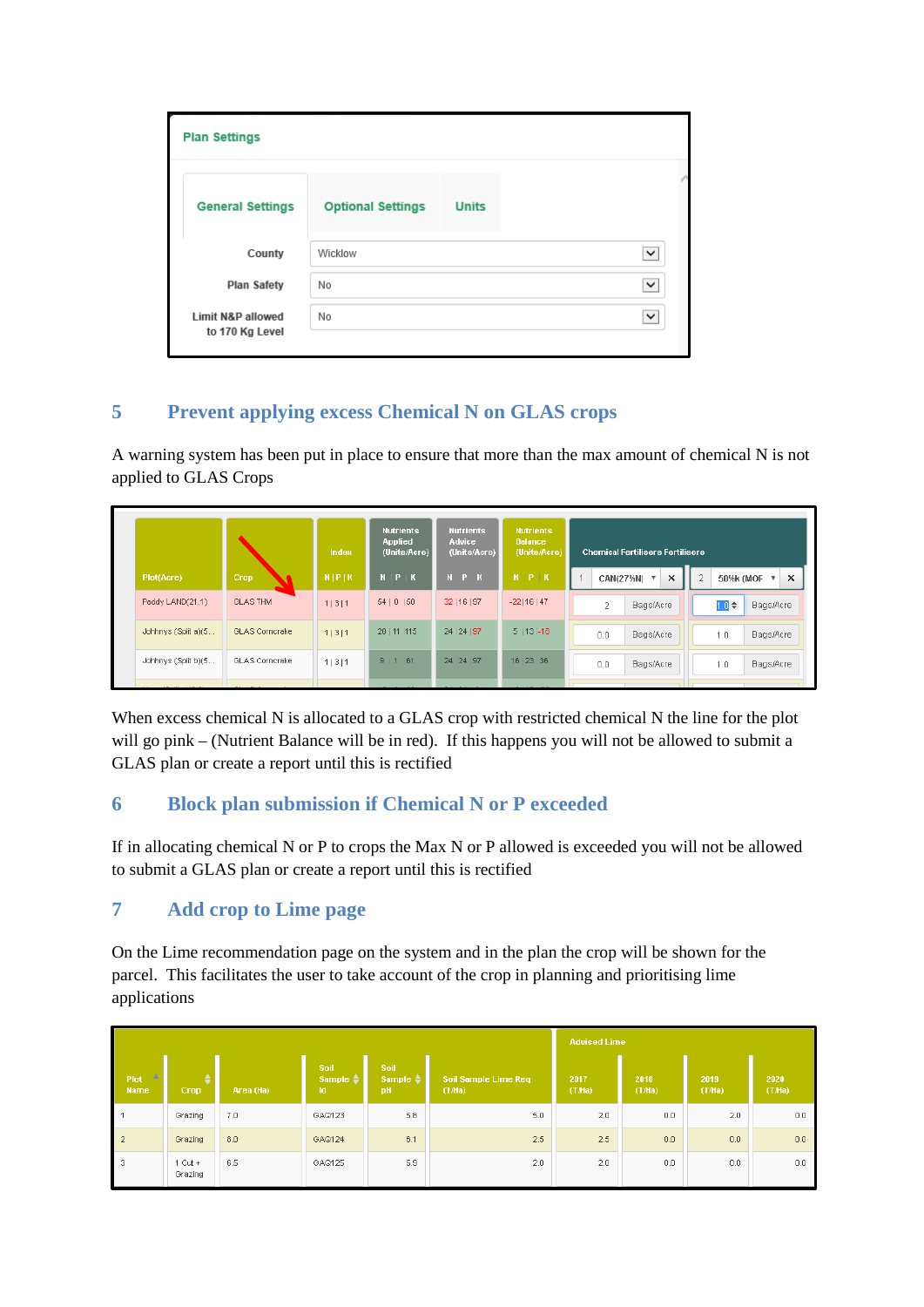### <span id="page-4-0"></span>**8 Limit Soil Samples List in Reports**

Previously all soil samples entered in the plan were included in the report. This has been changed and only soil samples connected to plots in the plan will be shown on the report/list

## <span id="page-4-1"></span>**9 Add 'Sampled Area' to soil sample page**

The area of land associated with soil samples is now included. This will facilitate easy checking to ensure that greater than the permitted 5 or 8 Ha is not associated with any plot. This appears on both screen and report

| $\Delta$<br><b>Name</b> | <b>Townland</b> | <b>Gross Area(Ha)</b> | Ref. Area(Ha) | <b>Mapped Area(Ha)</b> | Soil<br><b>Samples</b><br><b>Ids</b> | First $\triangleq$<br>Crop | Crop $\triangleq$<br>$\overline{2}$ | <b>Options</b> |
|-------------------------|-----------------|-----------------------|---------------|------------------------|--------------------------------------|----------------------------|-------------------------------------|----------------|
|                         |                 | 7.0                   | 7.0           | 3.5                    | GAQ123(2016),                        | Grazing                    |                                     | Zoom To        |
| $\overline{2}$          |                 | 8.2                   | 8.2           | 2.7                    | GAQ124(2016),                        | Grazing                    |                                     | Zoom To        |
| 3                       |                 | 6.5                   | 6.5           | 3.2                    | GAQ125(2016),                        | $1$ Cut +<br>Grazing       |                                     | Zoom To        |
| $\overline{4}$          |                 | 6.5                   | 6.5           | 3.1                    | GAQ126(2016),                        | $2$ Cut +<br>Grazing       |                                     | Zoom To        |
| 5                       |                 | 7.0                   | 7.0           | 3.2                    | GAW127(2016),                        | Grazing                    |                                     | Zoom To        |

### <span id="page-4-2"></span>**10 Change the text Colour under Pie Charts**



Figures in boxes below Pie Charts in black text to improve visibility

## <span id="page-4-3"></span>**11 Copy/Version Popup**

The Version/Copy pop up box has been modified to provide extra clarity for users on when to use each option.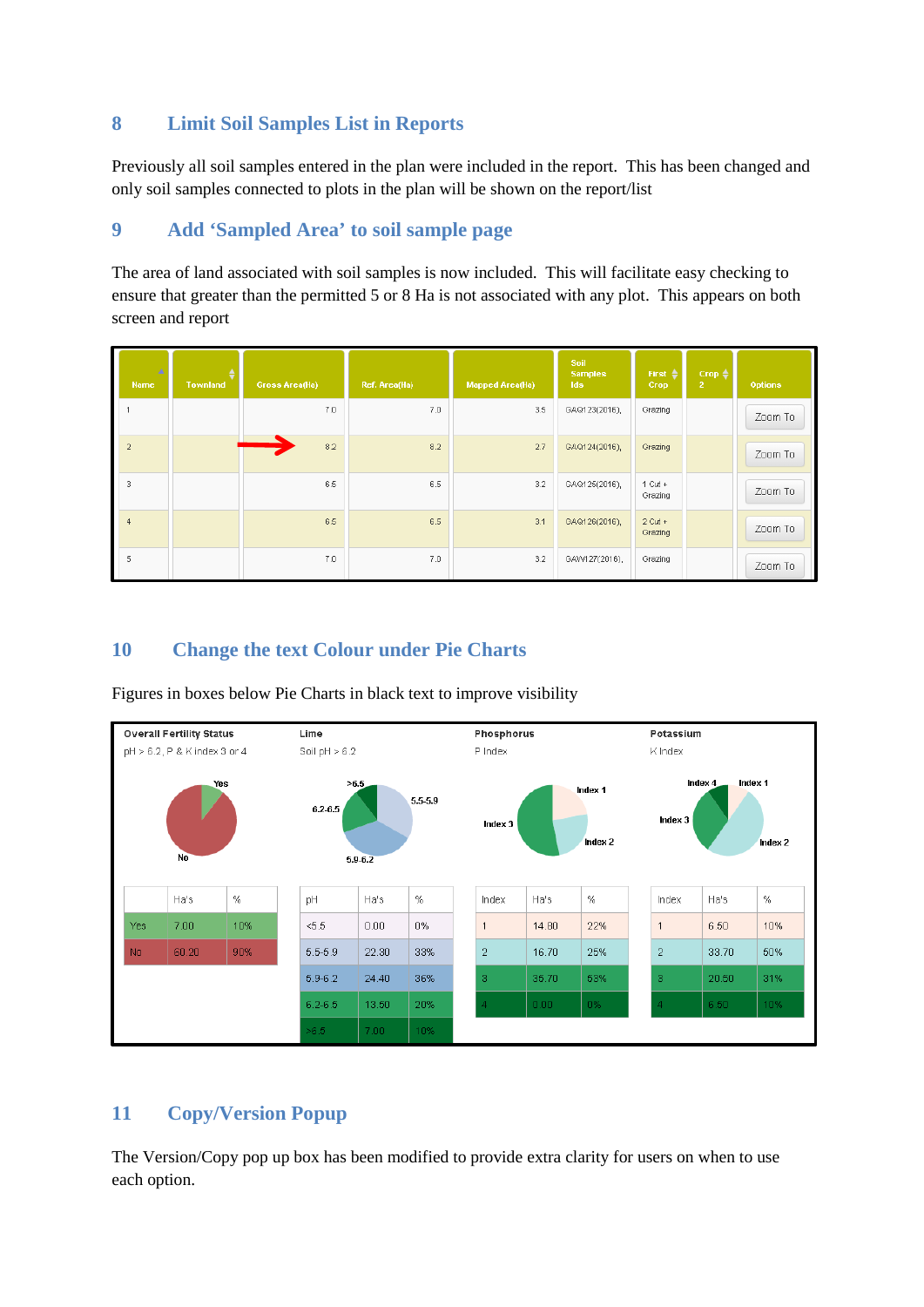

#### <span id="page-5-0"></span>**12 Records versions added**

The records version of the programme has been added to allow more records functionality. Please see separate Records Update Bulletin 8

#### <span id="page-5-1"></span>**13 Warning Message Correction**

1. Warning Message appearing on "*Manure Storage – Storage Requirements"* and *"Soiled Water Winter Dairy Herd"* has been corrected.

| < Prev<br><b>Storage Requirements</b>    |                   | 田田<br>Museum Association (A)<br>Failure to your the data<br>٠ | Next >        | Soil Semplex<br><b>Liend Swings</b><br><b>Livestock</b><br>Animal Numbers<br>Drgamic Fartilliser Import |
|------------------------------------------|-------------------|---------------------------------------------------------------|---------------|---------------------------------------------------------------------------------------------------------|
| County                                   | Wellam            | $^{66}$<br>m                                                  |               | Dig N&P Summary<br>Concentrate Feeds<br>Winter Housing                                                  |
| Weekly Reinfall                          |                   | 31 mm/work                                                    |               | Manure Storage                                                                                          |
| <b>Delaut Storage Period</b>             |                   | m.<br>weeks                                                   |               | Storage Requirements<br><b>Sodied Illater</b><br>Weter Dairy Herd                                       |
| Custom Shongs Persod                     |                   | t weeks                                                       |               | Solled Water Locations<br>Collecting Vard                                                               |
|                                          |                   | (it istherent from above )                                    |               | Vants to Soled H2O<br>Dairy Washings:                                                                   |
| 1209E mid. Frede third sales agencie Wit |                   |                                                               |               | Summary<br><b>Этокарк</b><br><b>FYM</b>                                                                 |
|                                          | titurage period 3 | (This affects the tegniated required)                         |               | <b>FYM Production</b><br><b>Diraw Requirement</b><br><b>FYM Siturage</b>                                |
| Soled Water method of application        | Viscoper Fanker   |                                                               | $\omega$      | FYM Storage Balance<br>Skery.                                                                           |
| Save<br><b>Cancel</b>                    |                   |                                                               |               | Stary Produced<br>Skery Storage Available<br>Story Storage Balance<br>Farmyard Map                      |
| $-200$                                   |                   |                                                               | o s<br>$\sim$ | Storage Summary                                                                                         |

#### <span id="page-5-2"></span>**14 N Indices Tillage Crops**

For new Versions or New Copies of tillage NMP's created before 17<sup>th</sup> February 2017; the NMP system was defaulting all N indices on tillage crops back to N index 3 in the new copy or version of the plan. **Users should check any versions / copies of plans with tillage**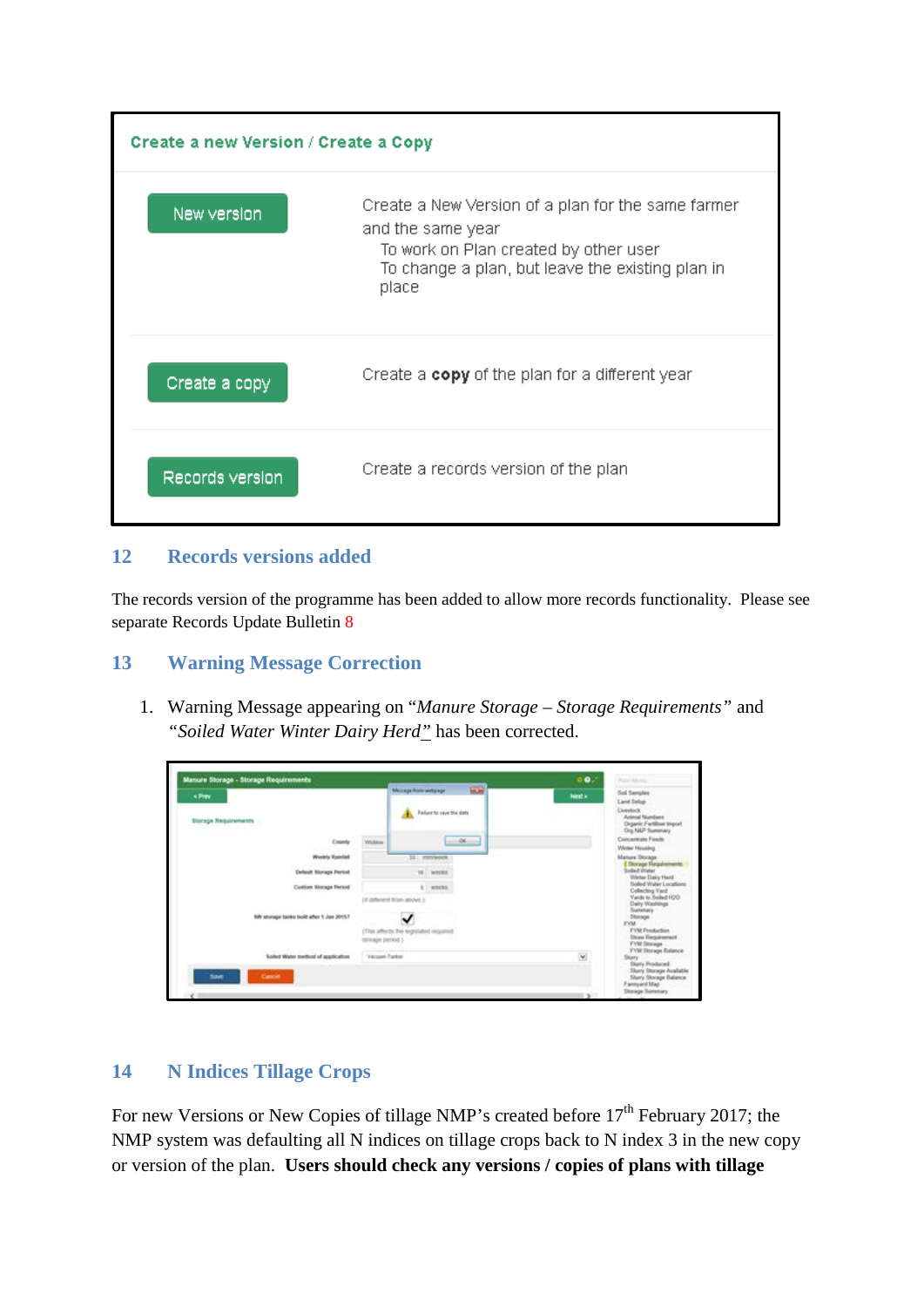**crops created prior to Feb 17 2017 and amend accordingly**. The original version of the plan will be accurate (if there is only a single version there is no problem). Since  $17<sup>th</sup>$ February 2017 new versions/copies of tillage plans are retaining the N indices from the original plans.

### <span id="page-6-0"></span>**15 % Reduction in Farm Capacity activated**

| % reduction in farm capacity to perform based on current fertility levels compared to optimal fertility |    |  |  |  |  |  |  |  |
|---------------------------------------------------------------------------------------------------------|----|--|--|--|--|--|--|--|
| pH, P and K                                                                                             | рF |  |  |  |  |  |  |  |
|                                                                                                         |    |  |  |  |  |  |  |  |

The fertility summary report section outlining the % reduction in the capacity of the farm has been activated. Based on new Research data for any reports created from the  $17<sup>th</sup>$  February this indicates the level of losses in production on the farm versus what would be produced if all land was at optimal status for pH, P and K. The example above indicates that this farm is 21% below its farm capacity to perform based on current fertility levels. Looking at the components:

- 6% more yield would be expected if pH for all crops were  $>6.2$
- 8% more yield would be expected if P were optimised (to a level in the Index 3 range)
- 8% more yield would be expected if K were optimised (to a level in the Index 3 range)

The estimates for impact of the individual nutrients do not add up to the total impact as there are combination effects

This figure in conjunction with the Pie Charts is designed to assist advisers and farmers to prioritise action by identifying the soil fertility problems on the farm.

## <span id="page-6-1"></span>**16 Indicator for Chemical P allowed V Individual Crop Recommendations**

One of the most difficult areas of the programme to understand and operate is the Chemical P recommendation section.

#### **Background**

The maximum chemical P allowed on the farm is based on the following calculation

- 1. Total Crop Allowance which is defined by
	- a. Grassland (Same for all grassland usage e.g., grazing,  $2$ Cut silage and grazing...)
		- i. Stocking Rate,
		- ii. Enterprise,
		- iii. Soil P Index
		- iv. Allowance for reseeding